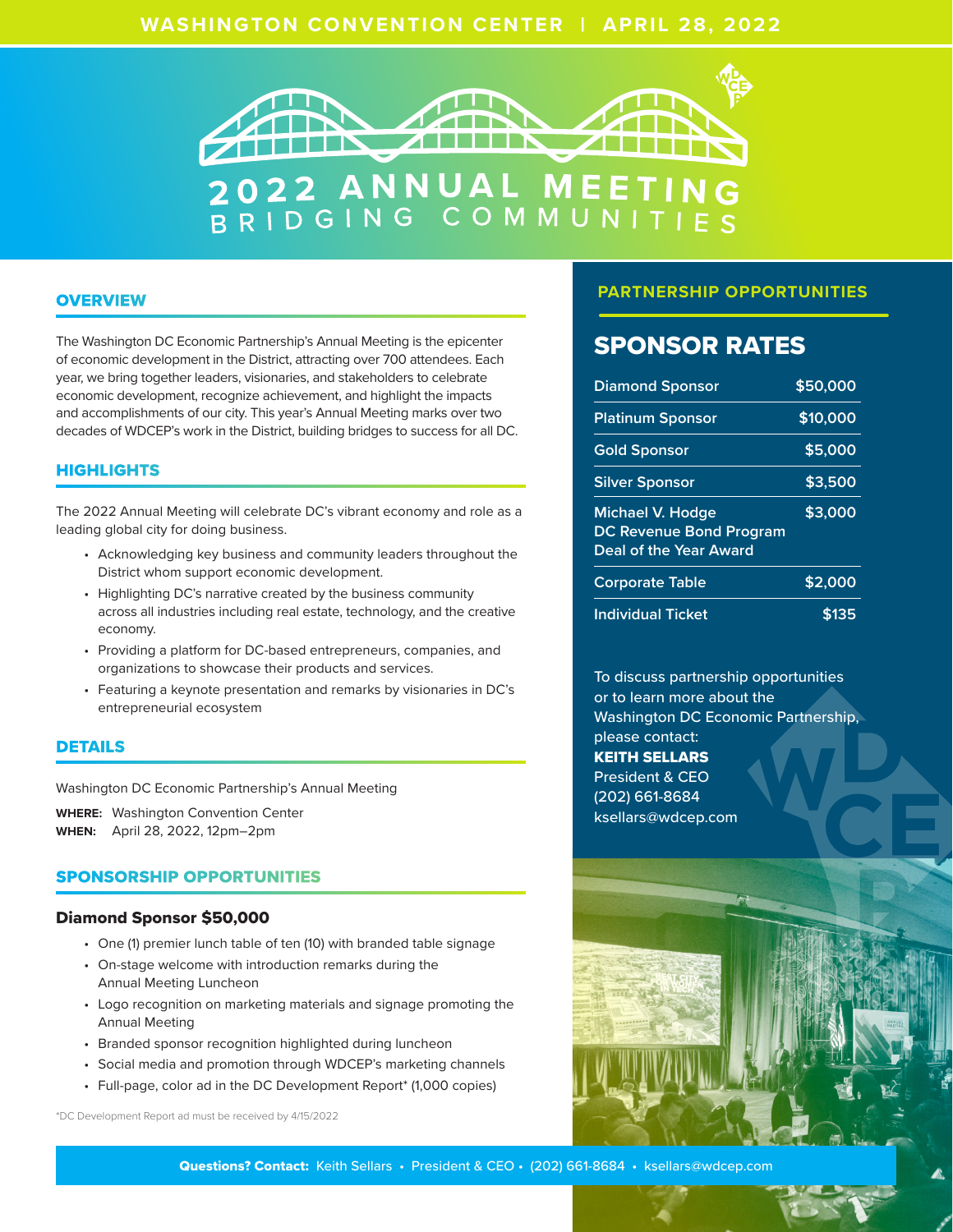

### SPONSORSHIP OPPORTUNITIES (CONTINUED)

## Platinum Sponsor \$10,000

- One (1) premier lunch table of ten (10) with table signage
- Logo recognition on marketing materials and signage promoting the Annual Meeting
- Branded sponsor recognition highlighted during luncheon
- Social media and promotion through WDCEP's marketing channels
- Half-page, color ad in the DC Development Report\* (5,000 copies)

# Gold Sponsor \$5,000

- One (1) lunch table of ten (10) with branded table signage
- Logo recognition on marketing materials and signage promoting the Annual Meeting
- Three-second logo display to be shown on screens at luncheon
- Social media and promotion through WDCEP's marketing channels

# Silver Sponsor \$3,500

- One (1) lunch table of ten (10) with branded table signage
- Logo recognition on marketing materials and signage promoting the Annual Meeting
- Three-second logo display to be shown on screens at luncheon

# Michael V. Hodge DC Revenue Bond Program Deal of the Year Award \$3,000

The DC Revenue Bond Program has awarded nearly \$8.5 billion in economic development assistance since its inception. This award recognizes the year's top deal that made a significant contribution to DC's economic landscape. The award is named after the former director of the DC Revenue Bond Program in the Office of Planning & Economic Development.

- One (1) lunch table of ten (10) with branded table signage
- Company listing to be shown on screen during awards ceremony
- Table signage with company logo

## Corporate Table \$2,000

- One (1) lunch table of ten (10) with branded table signage
- Company listing to be shown on screens at luncheon
- Table signage with company logo



**2019 KEYNOTE SPEAKER: KURT NEWMAN**